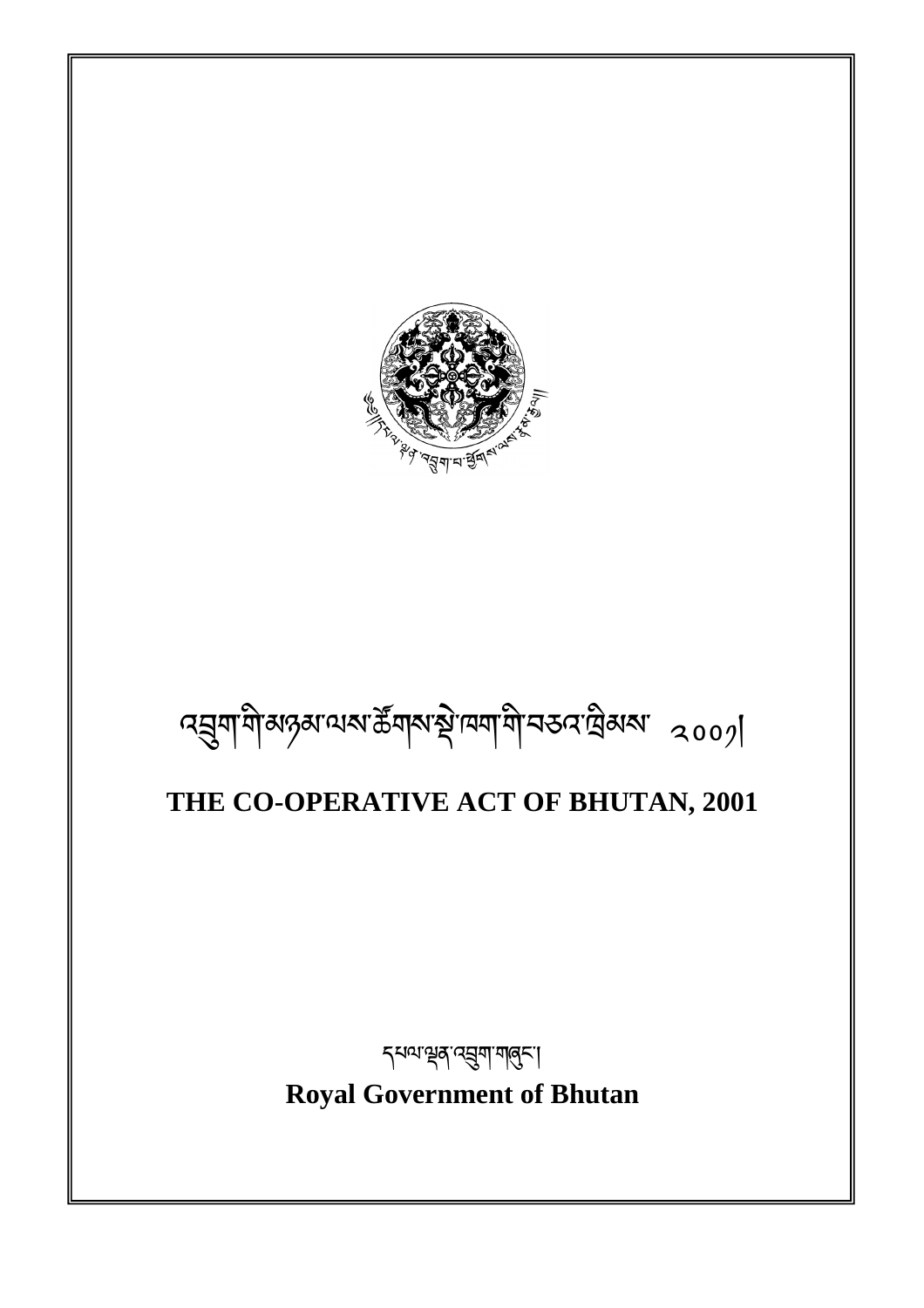# **CONTENTS**

| <b>CHAPTER I</b>    | <b>PRELIMINARY</b>                                                       |
|---------------------|--------------------------------------------------------------------------|
| 1                   | Title, extent and commencement                                           |
| $\overline{c}$      | Definition of Terms                                                      |
|                     |                                                                          |
| <b>CHAPTER II</b>   | <b>STATE POLICY ON VALUE AND PRINCIPLES OF CO-OPERATIVES</b>             |
| 3                   | Declaration of State Policy                                              |
| $\overline{4}$      | Values and principles of Co-operatives                                   |
|                     |                                                                          |
|                     | <b>CHAPTER III REGULATION OF CO-OPERARIVES</b>                           |
| 5                   | Regulatory agency and its powers                                         |
| 6                   | Management and decentralization                                          |
|                     |                                                                          |
| <b>CHAPTER IV</b>   | TYPES OF CO-OPERATIVES AND THEIT REQUIREMENTS FOR                        |
|                     | <b>REGISTRATION</b>                                                      |
| 7                   | Types of co-operatives                                                   |
| $\,8\,$             | Primary co-operatives                                                    |
| 9                   | Federation of co-operatives                                              |
| 10                  | Union of co-operatives                                                   |
| 11                  | Special types of co-operatives                                           |
| 12                  |                                                                          |
|                     | <b>Effects of Registration</b>                                           |
| <b>CHAPTER V</b>    | <b>GOVERNANCE OF CO-OPERATIVES</b>                                       |
|                     |                                                                          |
| 13                  | Constitutional and By-paws                                               |
| 14                  | Liability of Directors, Official, Committee members and Manager          |
| 15                  | Termination of membership                                                |
| 16                  | Voting                                                                   |
| 17                  | Application of relevant management and social development principles and |
|                     |                                                                          |
|                     | practices                                                                |
|                     |                                                                          |
|                     | <b>CHAPTER VI FINANCIAL MANAGEMENT OF CO-OPERATIVES</b>                  |
| 18                  | Capital and their sources                                                |
| 19                  | Liability of members                                                     |
| 20                  | Share capital, interest and limitations to share capital holding         |
| 21                  | Investment of capital                                                    |
| 22                  | Financial sustainability of co-operatives from members' proceeds         |
| 23                  | Audit of co-operatives                                                   |
| 24                  | Safety of records of co-operatives                                       |
| 25                  | Allocation and distribution of net surplus                               |
|                     |                                                                          |
| <b>CHAPTER VII</b>  | MERGER, DISSOLUTION AND INSOLVENCY OF CO-OPERATIVES                      |
| 26                  | Merger and consolidation of co-operatives                                |
| 27                  | Dissolution and insolvency                                               |
| 28                  | Implementing rules                                                       |
|                     |                                                                          |
| <b>CHAPTER VIII</b> | ROLE OF GOVERNMENT IN PROMOTING THE ECONOMIC AND                         |
|                     | EDUCATIONAL DEVELOPMENT OF CO-OPERATIVES                                 |
| 29                  | Co-operative development strategy                                        |
| 30                  | Government-Co-operative sector partnership                               |
|                     |                                                                          |
| <b>CHAPTER IX</b>   | <b>MISCELLANEOUS PROVISIONS48</b>                                        |
| 31                  | Use of the word co-operative                                             |
| 32                  | Interpretation and construction                                          |
| 33<br>34            | Information campaign<br>Seperability                                     |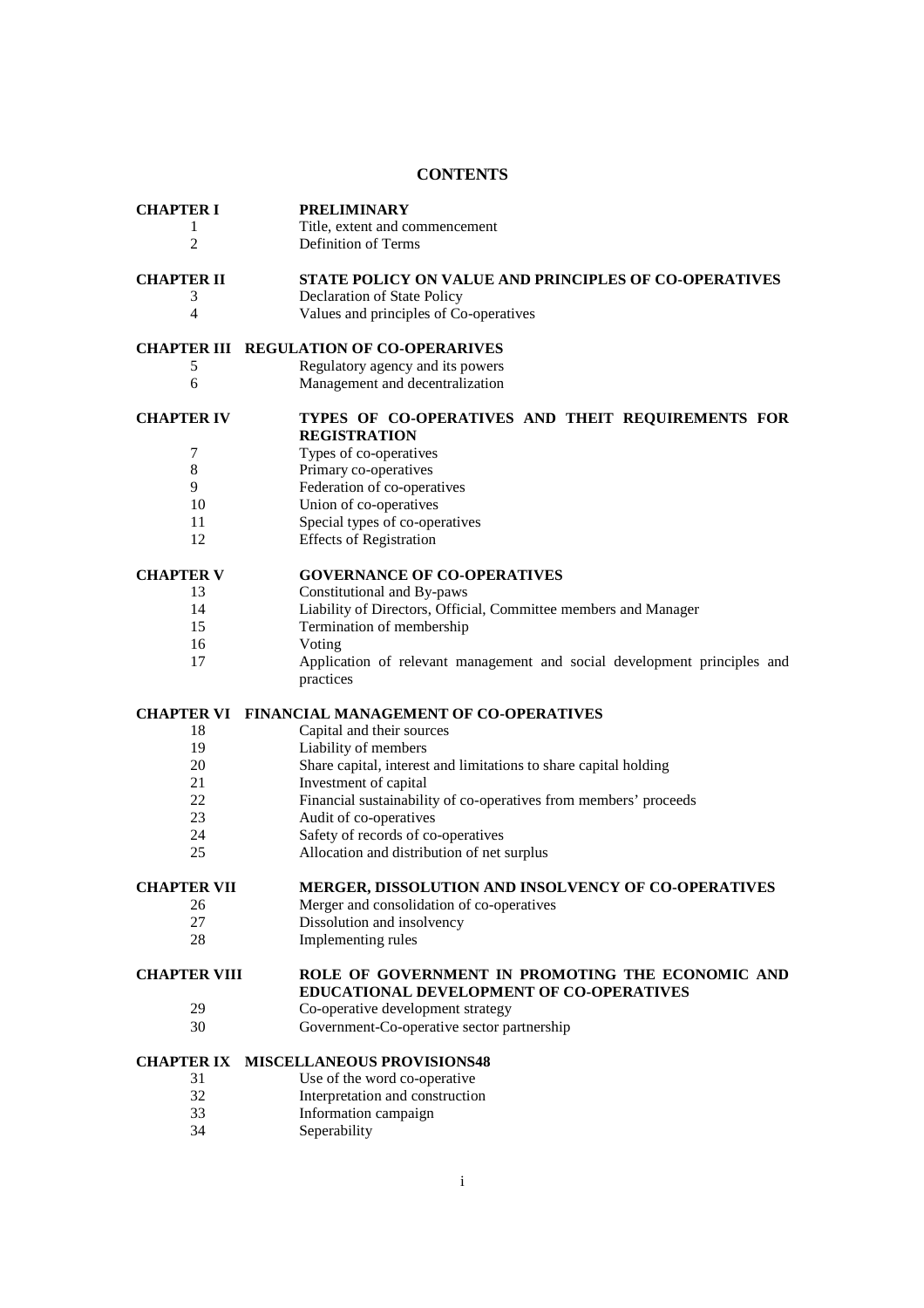# **THE CO-OPERATIVES ACT OF BHUTAN, 2001**

#### **PREAMBLE**

An Act to provide legal framework for the formation of Co-operatives, in order to facilitate economic development.

# **CHAPTER I**

#### **Preliminary**

#### **Article 1: Title, commencement and Extent.**

- (1) This act shall be called **"The Co-Operatives Act of Bhutan, 2001".**
- (2) It shall come to force on  $27<sup>th</sup>$  day,  $6<sup>th</sup>$  month of the Female Iron Snake Year coinciding with the  $18<sup>th</sup>$  July of the Year 2001.
- (3) It shall extend to the whole Kingdom of Bhutan.

# **Article 2: Definition of Terms**

- (1) *Co-operative* means an association of persons united voluntarily to meet their common economic needs and aspirations through a jointly owned and effectively governed enterprise.
- (2) *Primary co-operative* means the first level of co-operative under this Act whose main purpose is the provision of quality products and services to satisfy the economic needs of members and their communities.
- (3) *Federation of co-operatives* means the second level of co-operative under this Act organized by primary cooperatives that operate in the same industry or are selling similar products and services.
- (4) *Union of co-operatives* means the national apex organization of all cooperatives in the Kingdom of Bhutan.
- (5) *Special type of co-operatives* means the co-operatives that are not classified under the other types of co-operatives. In this Act these cooperatives are the co-operative banks and insurance co-operatives.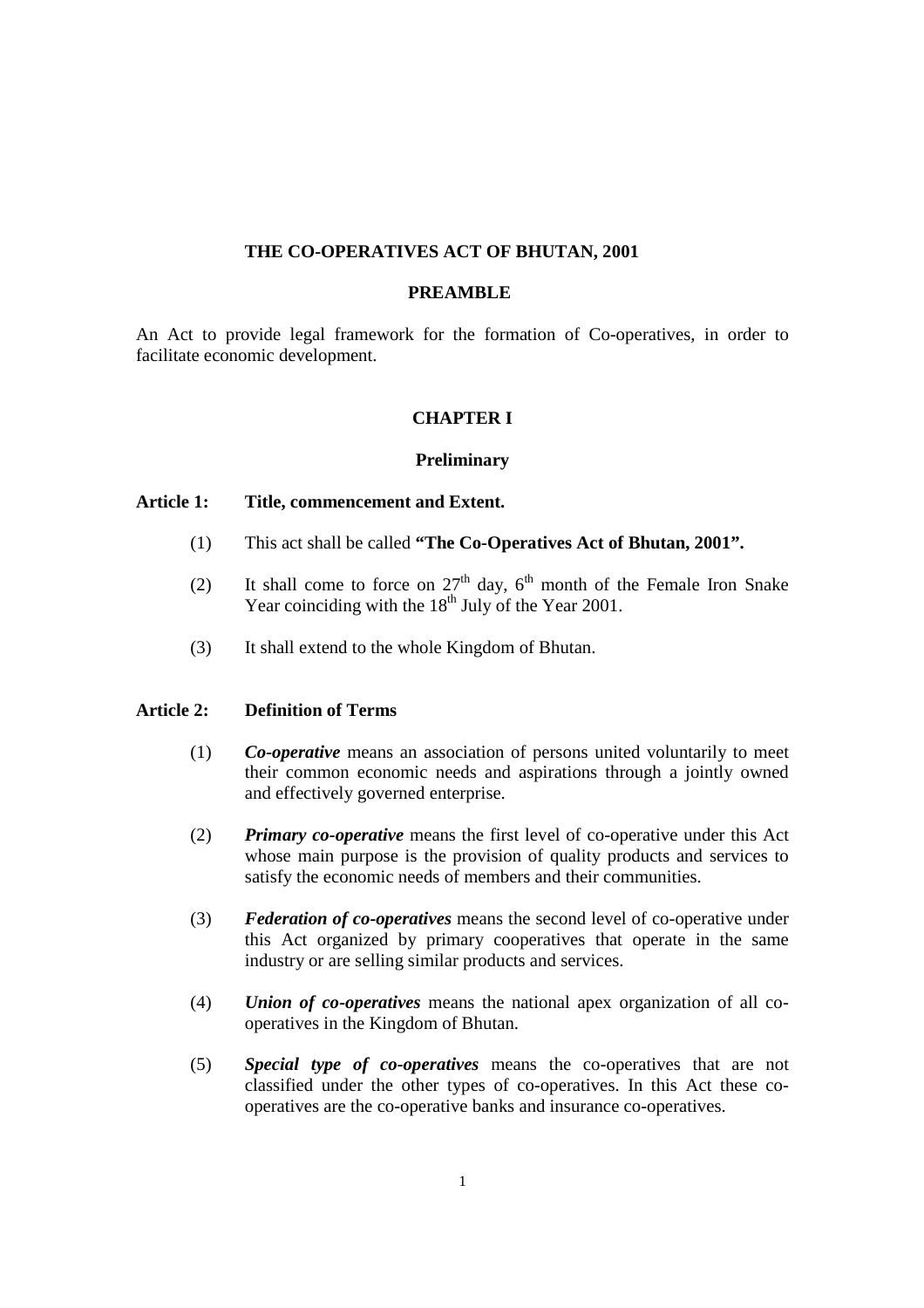- (6) *General assembly* means the highest body within the co-operative structure composed of qualified members.
- (7) *Board of directors* means the policy-making body of the co-operative whose members are elected by the General Assembly.
- (8) *Committees* mean the committees of finance and audit, election and training of co-operative.
- (9) *Values and principles of co-operatives* values mean norms and beliefs on self-reliance and self-management founded on the basis of voluntary initiatives, equity and solidarity and also on the ethical values of honesty, openness, and caring. Principles mean the guidelines by which values are practiced.
- (10) *Members* mean the owners and patrons of the co-operative.
- (11) *Common needs and aspirations of members* mean the primary and core bases from which a co-operative may be organized, registered and developed as an economic enterprise.
- (12) *Rule making through consultation* means the power and responsibility entrusted to the Ministry of Home affairs (MOHA) to implement this Act by issuing implementation rules after consultation with stakeholders.
- (13) *Consolidation of co-operatives* means the amalgamation of two or more co-operatives into a single, new co-operative.
- (14) *Merger of co-operatives* means the absorption of one or more existing cooperatives by another co-operative.
- (15) *Insolvency of co-operatives* means co-operatives fails to meet its obligations to creditors and applies for remedies for the protection of creditors and members based on existing laws.
- (16) *Dissolution of co-operatives* means the process of winding up of the affairs of the co-operative and the subsequent cancellation of the certificate of registration of the same co-operative.
- (17) *Natural persons* mean the individuals who are members of primary cooperatives.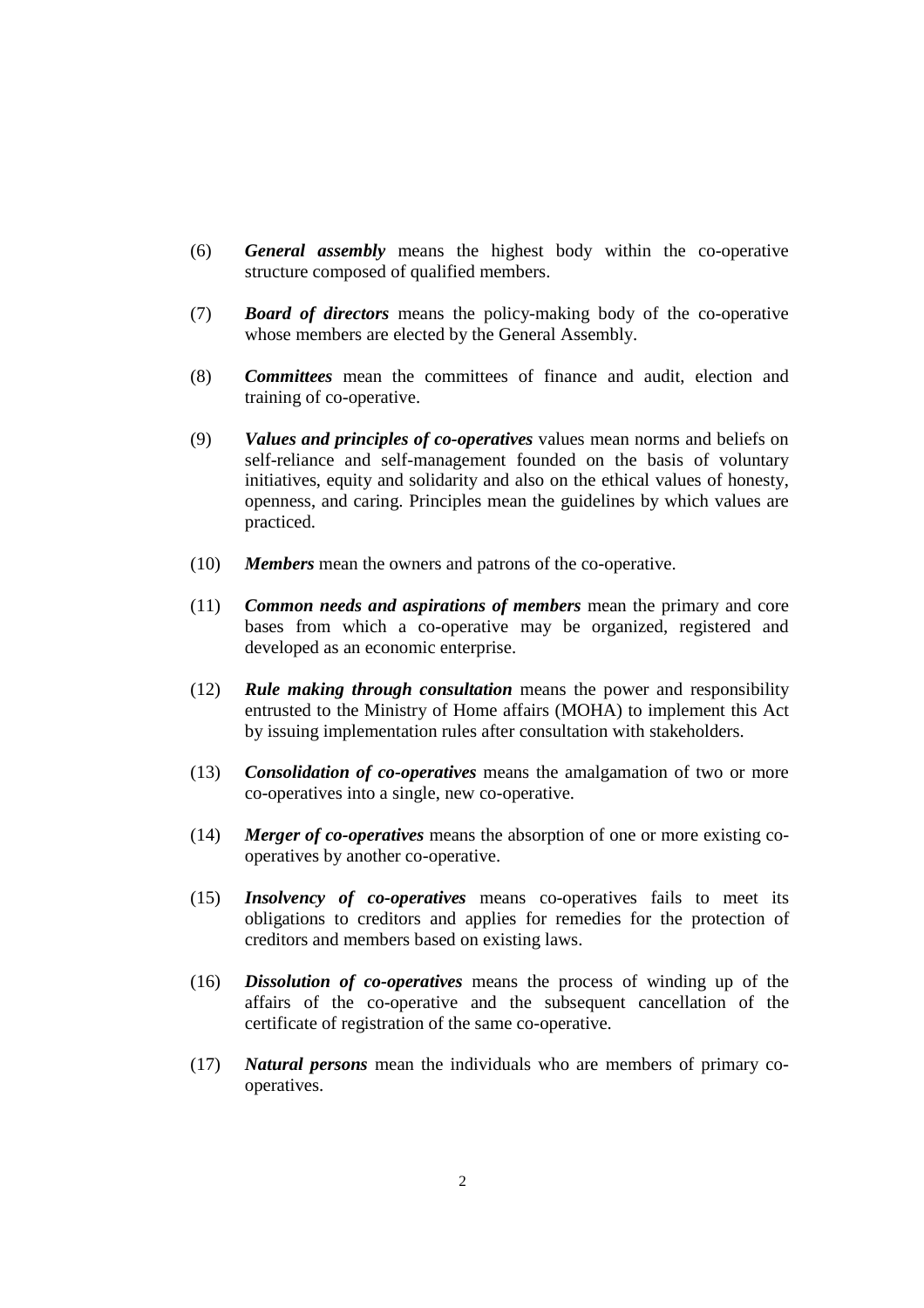- (18) *Juridical persons* mean the registered co-operatives and entities referred to in this Act.
- (19) *Share capital* means a unit of capital contributed by a member the value of which may by fixed at any figure by the co-operative but not less than one Ngultrum (Nu.1.00).

# **CHAPTER II**

# **State policy on, and Values and Principles of, Co-operatives**

# **Article 3: Declaration of State policy.**

It is the declared policy of the Royal Government of Bhutan (RGOB) to promote cooperatives for the well being of members and communities. The RGOB shall facilities the development of co-operatives as strong and sustainable pillar of the private sector that will contribute to the economic development of the Bhutanese society, especially the poor.

Towards this end, the RGOB shall create the legal environment, through this Act, for the regulation of co-operatives on registration and monitoring, mediation and conciliation, and the provision of legal services on research, education and information. Complementary to regulation, government shall provide support for the economic development of co-operatives.

The RGOB recognizes co-operatives as private enterprises with economic purposes. Thus, its support aims to help co-operatives realize their purposes and to help strengthen and sustain their capacity for self-reliance and self-management so that co-operatives will grow to stand on their own as autonomous enterprises and as partners of government in development. Mutual agreement shall be the basis of partnership between co-operatives and government.

#### **Article 4: Values and Principles of Co-operatives.**

Co-operatives shall be promoted, organized and developed in harmony with the national policy, based on the values of self-reliance and self-management, and to the service of **Tsa Wa Sum**. These values are home grown, having evolved from the culture and experience of Bhutan, and enriched and practiced along with the following universally accepted principles of co-operatives: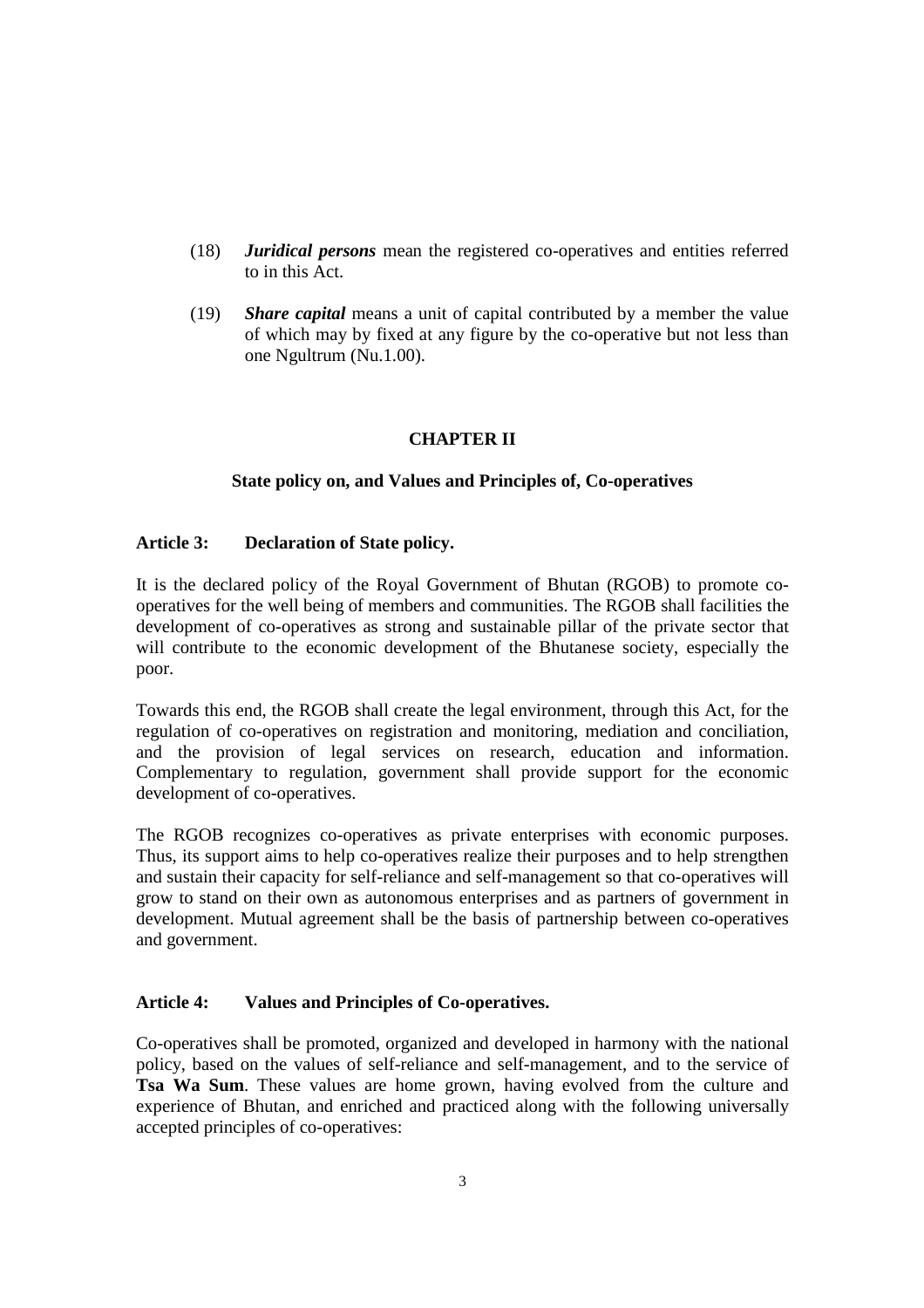# *(1) Voluntary and open membership.*

Co-operatives are voluntary organizations, open to all persons who are able to use their services and willing to accept the responsibilities of memberships, without any discrimination.

# *(2) Effective member governance.*

Co-operatives are voluntary organizations governed by their members, who actively participate in setting their policies and making decisions. Men and women serving as elected representatives are accountable to the membership. In primary co-operatives members have equal voting rights (one member, one vote), and co-operatives at other levels are also governed based on mutual agreements.

# *(3) Member economic participation.*

Members contribute equitably to the capital of their co-operatives. Surpluses shall be allocated in accordance with Article 25 of this Act.

# *(4) Autonomy and independence.*

Co-operatives are autonomous, self-reliant organizations governed by the members. If they enter into agreements with other organizations, including government, or raise capital from external sources, they do so based mutually agreed upon terms that ensure effectively governance by their members and maintain their c-operative autonomy.

# *(5) Education, training and information.*

Co-operatives provide education and training for their members, elected representatives, managers, and employees so they can contribute effectively to the development of their co-operatives. They inform the general public-particularly young people and opinion leaders-about the nature and benefits of cooperation.

# *(6) Cooperation among co-operatives.*

Co-operatives serve their members most effectively and strengthen the co-operative movement by working together through local, national, regional, and international associations.

# *(7) Concern for the community.*

Co-operatives work for the sustainable development of their communities through policies approved by their members.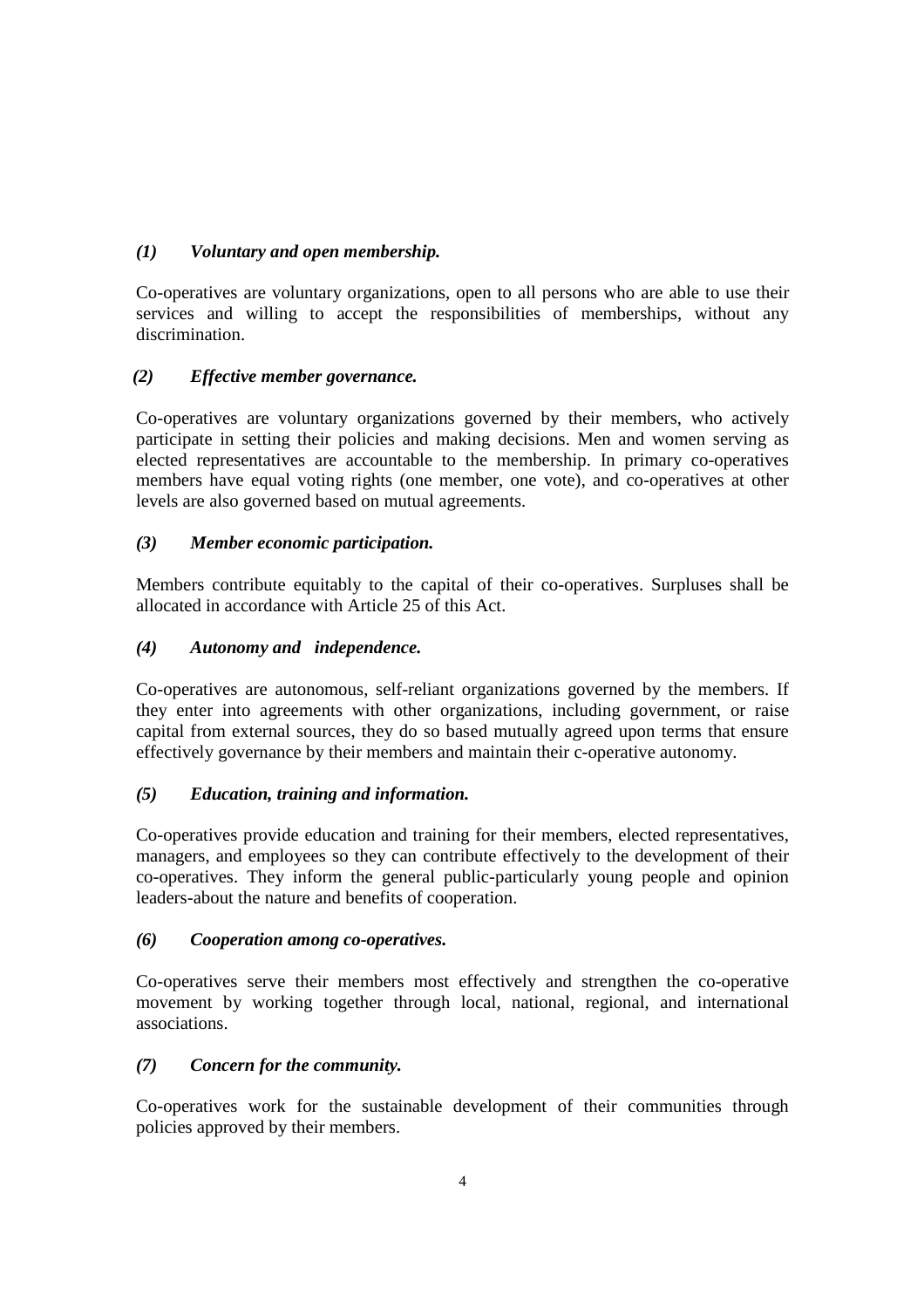# **CHAPTER III**

#### **Regulation of Co-operatives**

#### **Article 5: Regulatory agency and its powers.**

The Ministry of Home Affairs (MOHA) is mandated to implement this Act. It shall discharged the following regulatory powers and responsibilities:

- (1) Register all co-operatives under this Act;
- (2) Require all registered co-operatives to submit annual report including duly audited financial statements;
- (3) Monitor and evaluate co-operatives to ensure that they abide with and sanction those that have violated, this Act; their Constitution and By-laws and the policies and rules of the MOHA;
- (4) Provide legal services on training, information and advice to co-operatives;
- (5) Prescribe, after consolation with the co-operative sector, the implementing rules of this Act, which shall include, but shall not be limited to, the following:
	- (a) Mediation and conciliation of co-operatives;
	- (b) Division, merger and consolidation of co-operatives; and
	- (c) Dissolution and insolvency of co-operatives;

#### **Article 6: Management and decentralization.**

The MOHA shall, when necessary, delegate the power of registration and monitoring of co-operatives to Dzongkhag and prescribe the rule governing such delegation.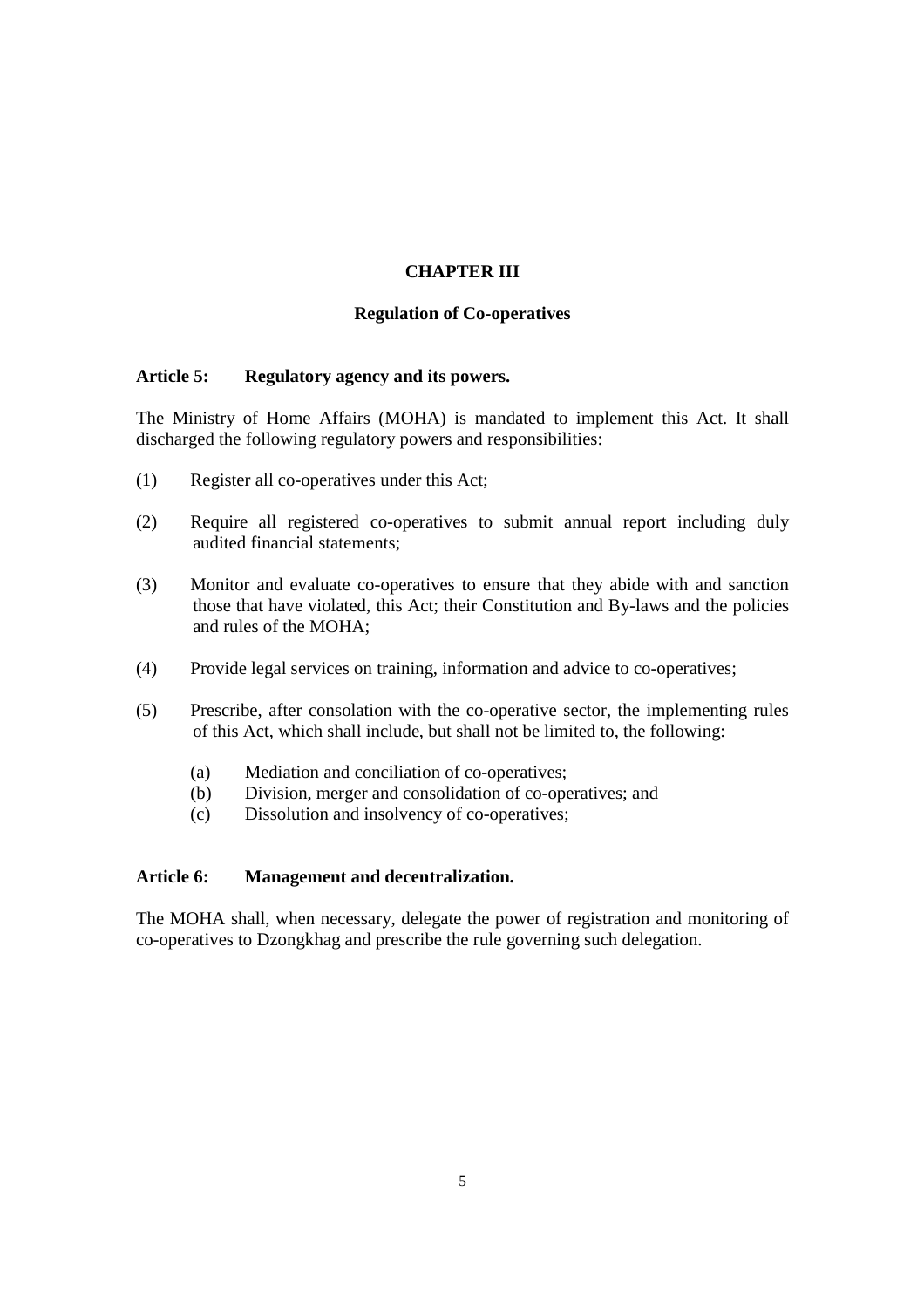# **CHAPTER IV**

# **Types of Co-operatives and their requirement for Registration**

# **Article 7: Types of co-operatives.**

The types of co-operatives that may be organized under this Act primary co-operatives, federation of co-operatives, union of co-operatives, and special types of co-operatives.

# **Article 8: Primary co-operatives**

# *Members and purposes.*

Natural persons may organize and join primary co-operatives to realize the following purposes:

- (1) To provide or satisfy the common economic needs of members and communities by engaging in any of the business activities in production, processing/manufacturing, supply and marketing, and financing;
- (2) To establish a strong, sustainable, human and physical resource base to ensure the provision of quality and timely goods and services to members and communities;
- (3) To promote the educational and economic advancement of members and communities;
- (4) To inculcate among members the discipline of thrift and savings and the importance of capital and savings build-up for the financial sustainability of the cooperative.
- (5) To contribute to the development of agriculture, industry, and service sectors of the local economy; and
- (6) To perform other related purposes as prescribed in this Act.

#### *Requirements for registration.*

The following are the requirements for the registration of a primary co-operative.

- (1) A minimum of fifteen natural persons who are Bhutanese citizens with a common bond of interest in the area of operation of the cooperative;
- (2) Three copies of duly accomplished Constitution and By-laws;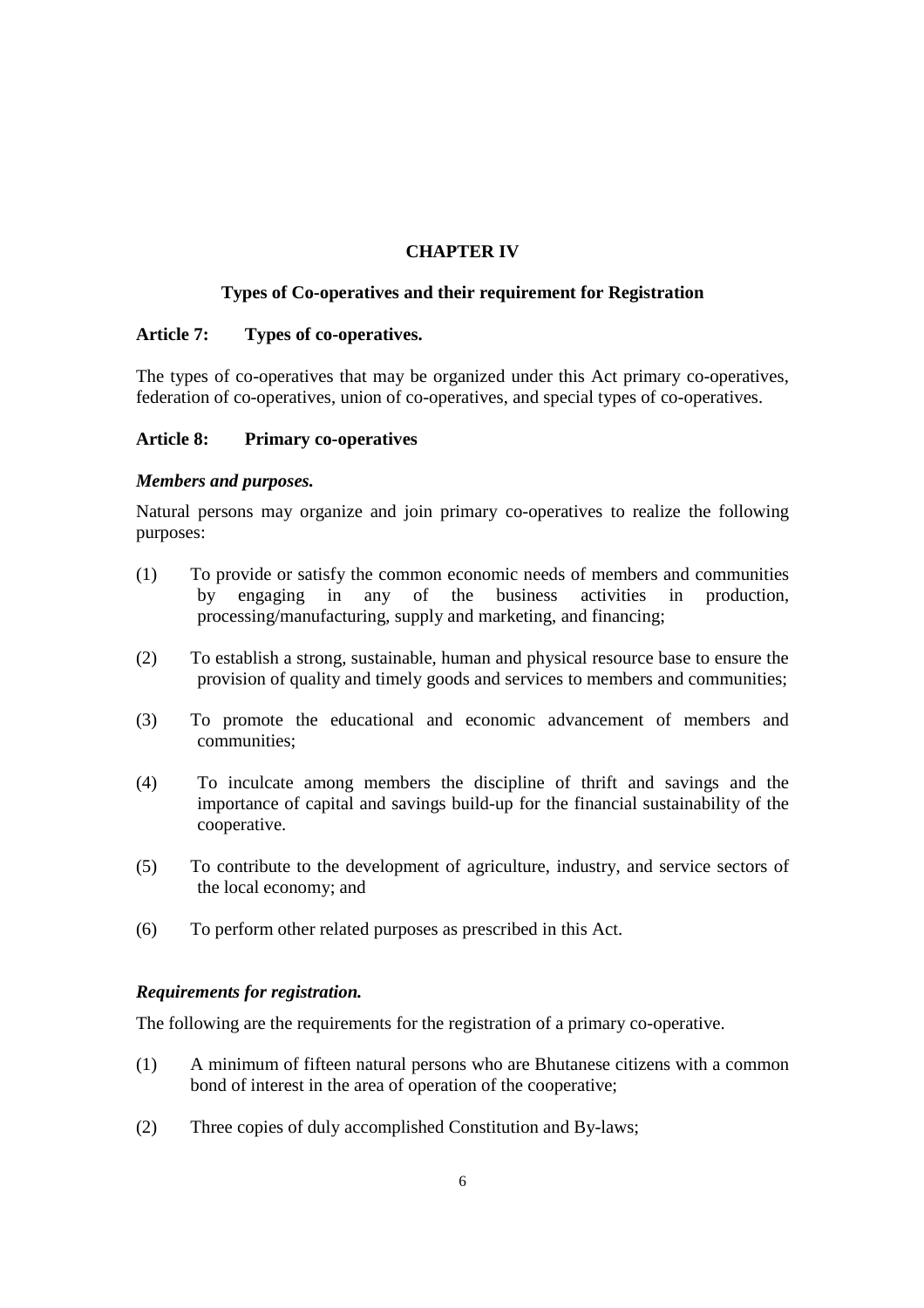- (3) Evidence that the proposed primary co-operative is organized based on a) the members' common needs or demand, and b) the economies of scale and requirements of the market of its business under takings;
- (4) Bond of accountable officer; and
- (5) Proof of bank account.

# **Article 9: Federation of co-operatives:**

#### *Members and purposes.*

Registered primary co-operatives from the same industry or selling the same products or services may organized and join federation of co-operatives to realize the following purposes:

- (1) To contribute to the increase or expansion of the business capacity of memberprimaries through pooling of resources, wholesale or bulk purchase and distribution, linking with sources of supply, and to ensure and expand markets;
- (2) Protect member-primaries from competition in the industry;
- (3) Provide support services to member-primaries on business education and counselling, installation of accounting, finance and administrative system, and conduct of financial and management audit;
- (4) Represent member-primaries in industry organizations and in government; and
- (5) Perform other related responsibilities as prescribed in this Act.

#### *Requirements for registration.*

The following are the requirements for the registration of a federation of co-operative.

- (1) A minimum of five registered primary co-operatives from the same industry or are selling similar goods and services and are operating in the area of operation of the proposed federation;
- (2) Three copies of duly accomplished Constitution and By-laws;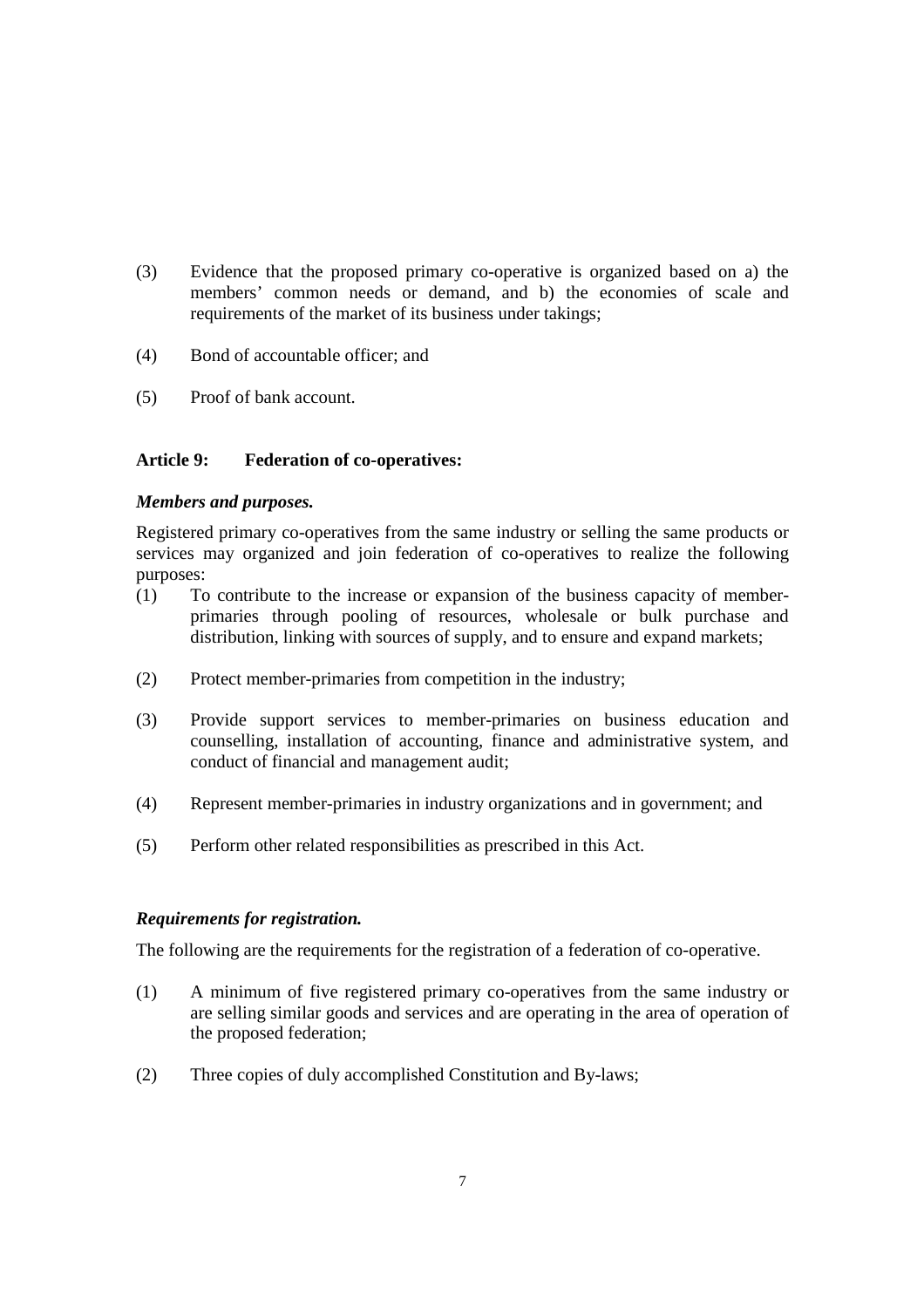- (3) Evidence that the proposed federation of co-operative is organized based on the members' common needs or demand, and that it has the economies of scale and markets for of its products and services;
- (4) Bond of accountable officer; and
- (5) Proof of bank account.

# **Article 10: Union of Co-operatives:**

# *Members and purposes.*

Registered federation and special types of co-operatives may organize and join the union of co-operatives for the following purposes:

- (1) To represent the interest of co-operatives in the country;
- (2) To be the social development arm of the co-operatives on education and training, research and information, legal studies and advocacy, and social auditing of cooperatives;
- (3) To publish the Annual Report on the status and future challenges and direction of co-operative development in Bhutan for the benefit of its member and the government and for the information of co-operatives abroad; and
- (4) To perform related powers and responsibilities as prescribed in the Act.

# *Requirements for registration.*

The following are the requirements for the registration of the union of co-operatives.

- (1) A minimum of five federations and special types of co-operatives;
- (2) Three copies of duly accomplished Constitution and By-laws;
- (3) Bond of accountable officer; and
- (4) Proof of bank account.

#### **Article 11: Special types of co-operatives.**

The following enterprises that do not fall under Articles 8,9 and 10 above may be organized as special types of co-operatives: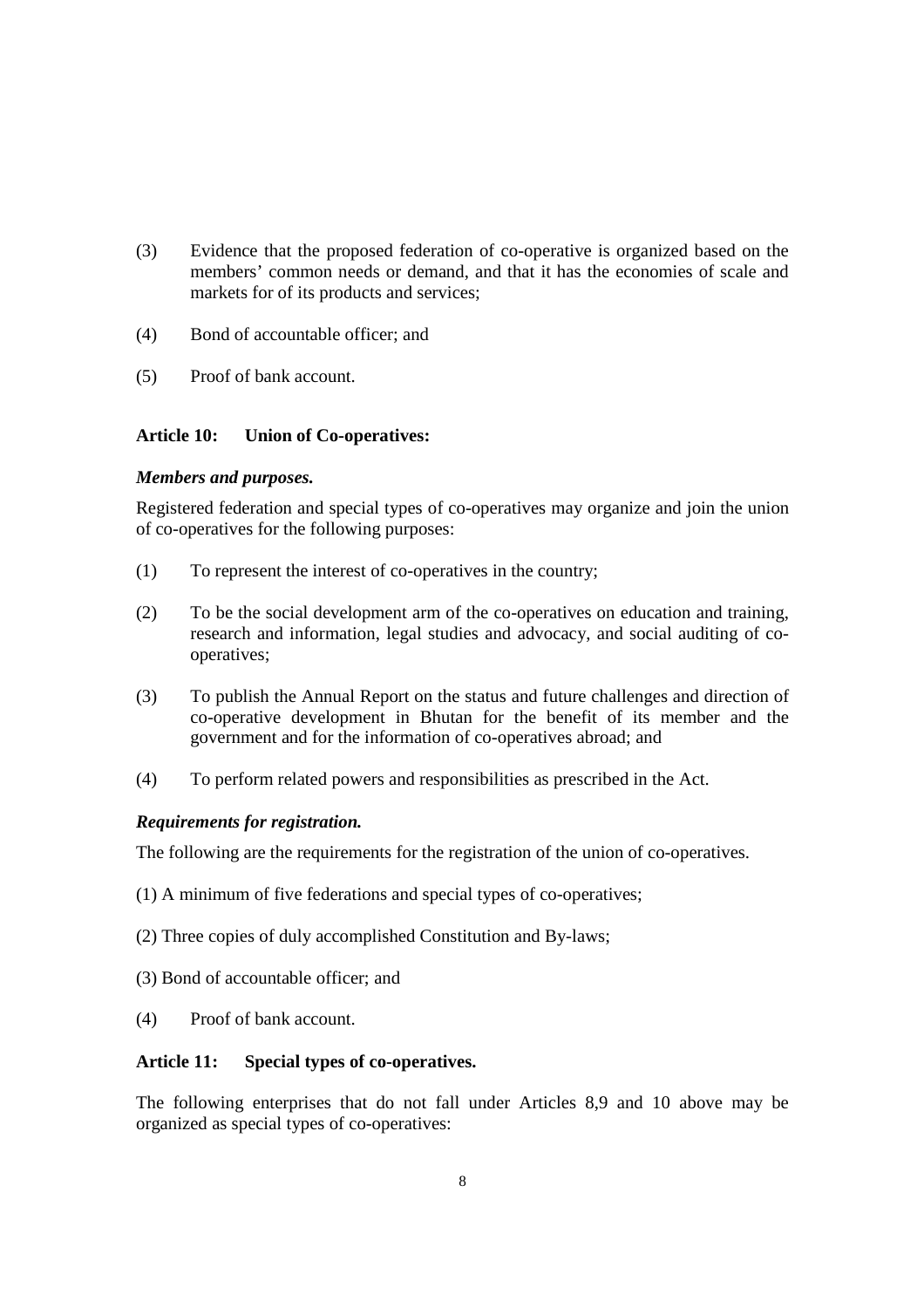# **(1) Co-operative banks.**

Co-operative bank may be organized to provide financial services to primary cooperatives, federation of co-operatives and insurance co-operatives and to serve as the financial arm of the co-operatives in the economy.

The Royal Monetary Authority (RMA), upon consultation with the MOHA and the Cooperative Sector, shall issue and implement the rules governing the banking operations of co-operative banks. A co-operative bank shall be registered with the MOHA after the issuance of the licensed to operate as a co-operative bank by the RMA. A registered and licensed co-operatives bank may offer all types of banking services needed by membercooperatives and may open a maximum of twenty person (20%) of its loan portfolio to the general public.

# **(2) Insurance co-operative.**

All types of registered co-operatives may join as insurance co-operative. The insurance co-operative shall provide life and non-life insurance services to all members. Membership shall also be open to socially oriented non-profit organizations (NPOs). At lest fifteen registered cooperatives and NPOs may organize and register insurance cooperative.

The Ministry of Finance, in consultation with the MOHA and the cooperative sector, shall issue and implement the rules governing the operations of insurance co-operatives. The issuance of a license to operate by the Ministry of Finance shall be prerequisite to the registration of insurance co-operative with the MOHA.

# **Article 12: Effects of Registration.**

A co-operative, upon registration under this Act, acquires a juridical personality from the date the MOHA issues a certificate of registration under its official seal. The registered co-operative, from the date of the issuance of the certificate of registration, shall henceforth be protected by the laws of the state, and shall discharge its powers and responsibilities in accordance with this Act.

A registered cooperative under this Act are conferred the following powers and responsibilities:

- (1) To adopt or amend its Constitution and By-laws;
- (2) To use the word "co-operative" in its official name;
- (3) To sue and be sued in its name;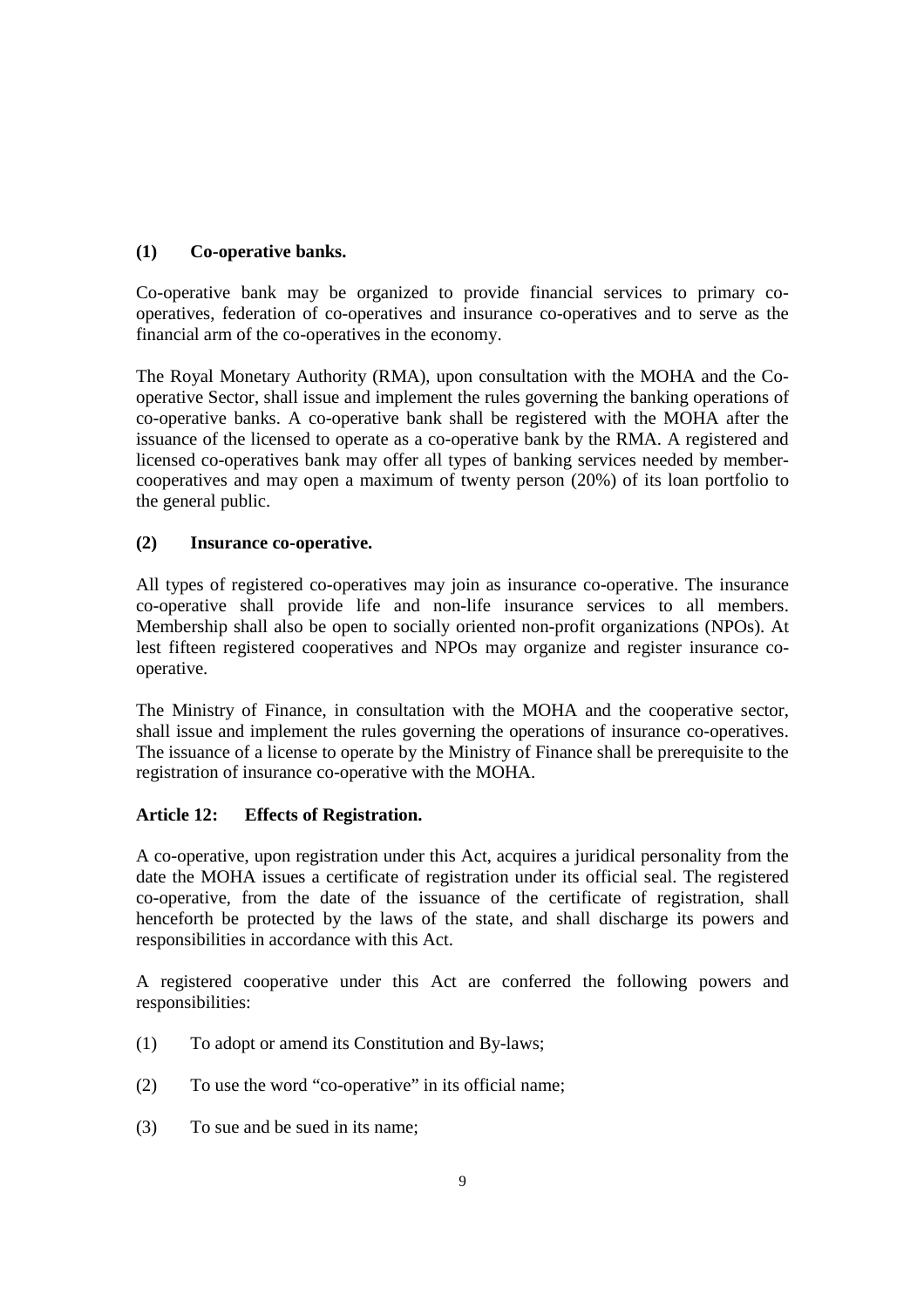- (4) To engage in any lawful business transactions with and for the interest of members and the communities in its area of operation:
- (5) To enter into division, merger or consolidation, as provided in this Act;
- (6) To join federation, in the case of primary co-operatives, and to join the union, in the case of federations and special types of co-operatives;
- (7) To accept and receive grants, donations and assistance from foreign and domestic sources, prior approval is required from the Ministry of Finance. Other requirements include annual report and duly audited financial statements; and
- (8) To exercise other related powers and responsibilities as granted by this Act or necessary to carry its purposes as stated in its Constitution and By-laws.

# **CHAPTER V**

#### **Governance of Co-operatives**

#### **Article 13: Constitution and By-laws.**

A co-operative registered under this act shall be governed by its constitution and by-laws. A duly adopted constitution and by-laws must conform to this act, the rules of the MOHA, and other related laws; co-operative values and principles; and accepted morals of Bhutanese society. The governance of co-operative shall aim at improving the quality of life of members and communities.

#### *Contents of a Constitution.*

The constitution articulates the governance of co-operatives in terms of purposes and objectives, relations with government and other parties, and the overall framework of decision-making and management. The constitution includes the following provisions:

- (1) The name (which must include the word "co-operative") and the address of the co-operative;
- (2) The purpose of the co-operative and the common bond of interests of members;
- (3) The type of co-operative, the scope of business and the area of operation;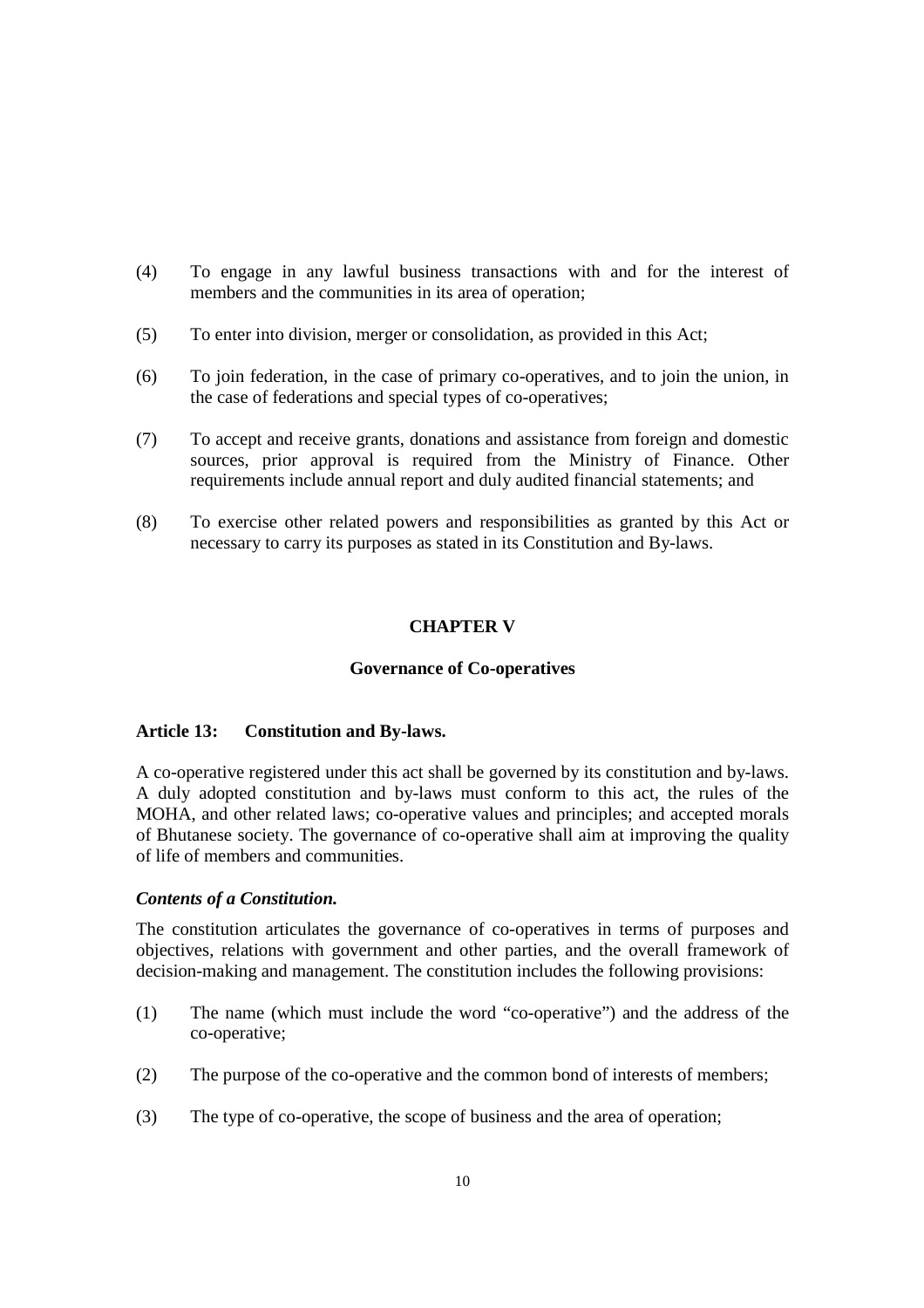- (4) The overall system of governance: structural arrangement of responsibilities and accountabilities, checks and balances, key elected officials, and reporting system;
- (5) The names and postal addresses of member-incorporator;
- (6) The list of names of members of the Board of Directors; and
- (7) The amount of its share capital and the names and addresses of contributors.

# **Contents of By-laws.**

The by-laws amplifies the constitution and prescribes in details the internal organization and management of the co-operative. It includes the following provisions:

- (1) Membership: kinds, qualifications, duties and responsibilities, and termination;
- (2) General Assembly: powers and Composition and quorum, voting system, Meetings, agenda and minutes of meeting;
- (3) Board of Directors and Committees: powers and responsibilities, composition and qualifications of members and officials; meetings, agenda and minutes of meetings;
- (4) Privileges of co-operatives;
- (5) System of mediation and conciliation of disputes between members;
- (6) Resource management: capital, property, and funds; accounting and auditing, allocation and distribution of net savings;
- (7) Other provisions: mode of amendment or revision; commencement;

#### *General Assembly.*

Every registered c-operative shall have General Assembly as the highest legislative body and composed of all qualified members. The powers and responsibilities of the General Assembly prescribed in the constitution and By-laws. Regular general assembly shall be held in accordance with the By-laws. Unless prescribed in the by-laws, a quorum of a regular or special general assembly shall be simple majority or fifty-one (51%) of all qualified members.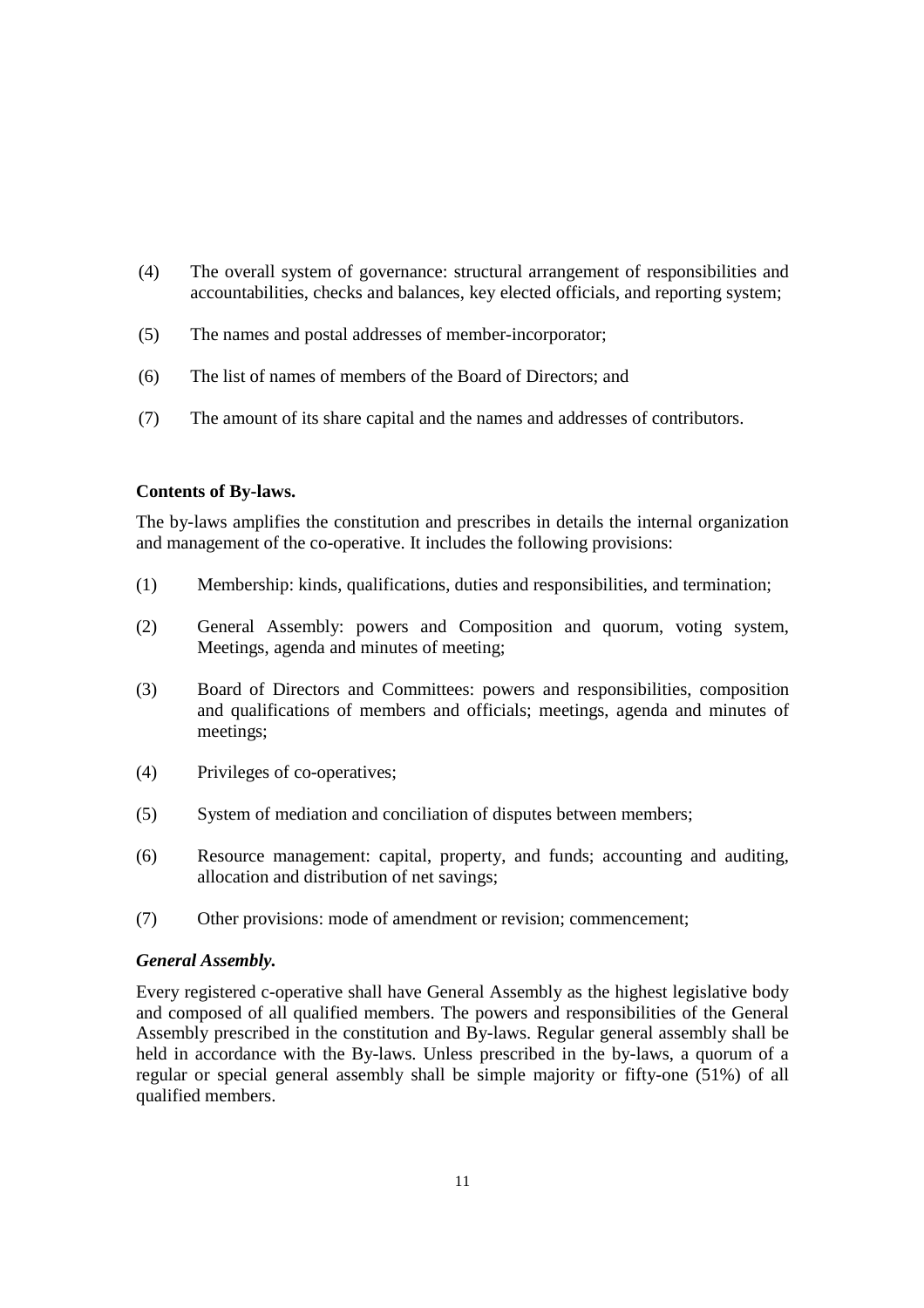# *Board of Directors.*

Every registered co-operative shall have a Board of Directors as the policy making body. The powers, duties and accountabilities of the Board and officials shall be prescribed in the constitution and By-laws.

The Board shall be composed of a minimum of five and a maximum of fifteen members who are elected directly by the General Assembly. It shall elect from its members the following officials who shall serve for one year and will be eligible for re-election: a chairman, a vice chairman, a secretary and a treasurer.

Regular Board meeting shall be held monthly. Special board meetings may be called by the chairman or by majority of its members. Unless prescribed in the By-laws, a quorum of a regular or special meetings shall be simple majority or 51% of the members of the board of Directors.

The Board may appoint a manager and staff depending on the volume of business and financial capacity of the co-operative.

# *Committee.*

Every registered co-operative shall have a finance and audit committee and election committee with three members each who are elected directly by the General Assembly and to serve for a term of two consecutive years with re-election.

Co-operatives engaged in the business of loans shall include a credit committee with three members who are elected directly by the General Assembly and shall serve for a term of two consecutive years with re-election. Co-operative engaged in the supply and marketing of goods shall include, as part of the functions of the audit committee, the functions of inventory of goods.

An education and training committee shall be established by the Board of Directors, chaired by the vice-chairperson of the Board. The Board shall appoint qualified members from the co-operative.

The functions and responsibilities of these committee shall be prescribed in the constitution and By-laws.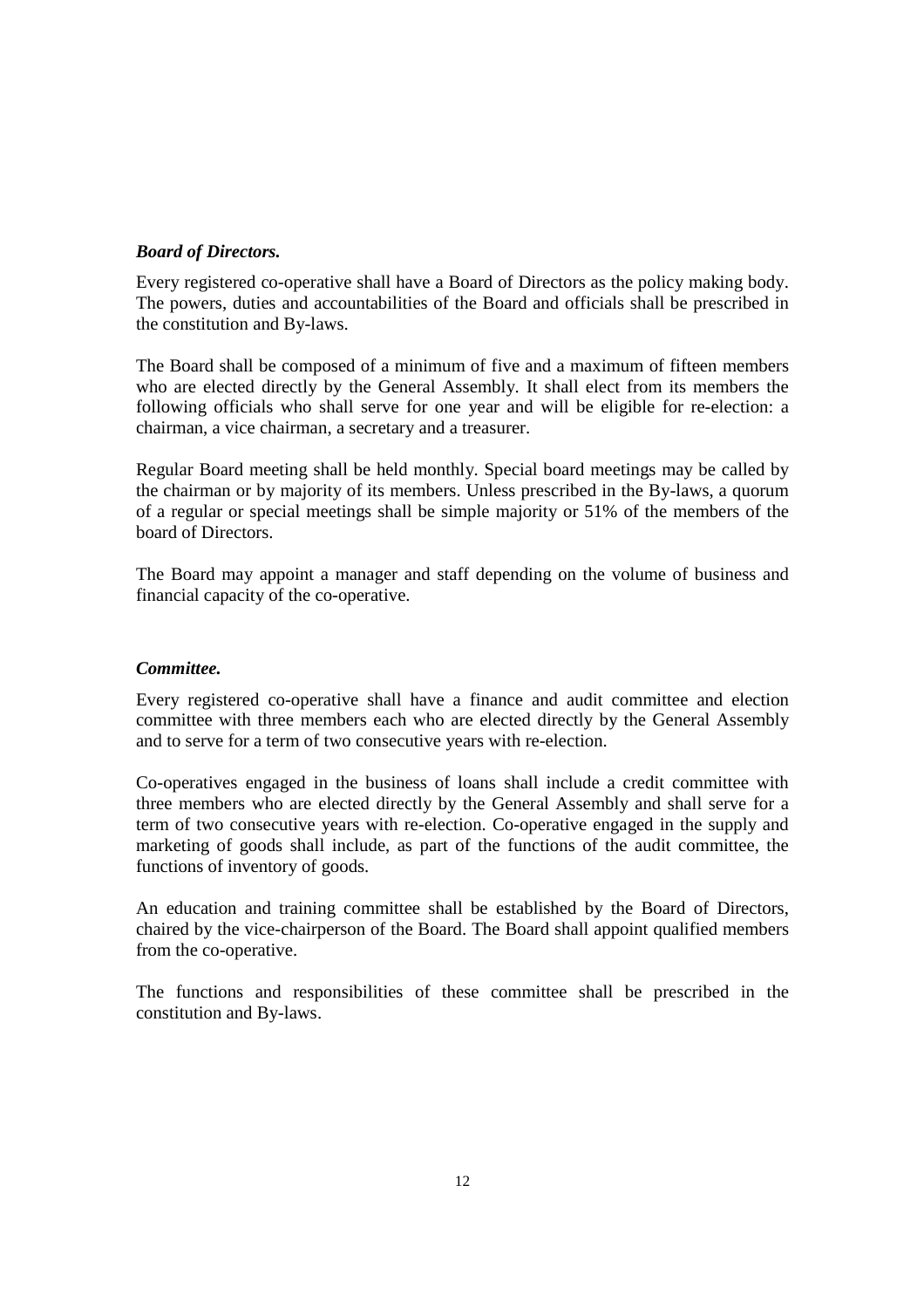# **Article 14: Liability of directors, officials, committee members and manager.**

Directors, officials and committee members, who wilfully and knowingly vote for or assent to patently unlawful acts or who are guilty of gross negligence or bad faith or acquire any personal or pecuniary interest in conflict with their duty shall be liable jointly and individually for all the damages resulting therefrom to the co-operative, members and other persons.

The MOHA together with the co-operative Sector shall issue the code of conduct of, including the penalties for violations by, directors, officials, committee members and managers of co-operatives.

# **Article 15: Termination of membership**

A member may be terminated on any of the following reasons;

- (1) Withdrawal of membership by giving thirty days notice to the board of Directors;
- (2) Death or insanity, in the case of natural person, and insolvency or dissolution, in the case of juridical persons; and
- (3) Removal by majority vote of the board of directors for any of the following reasons:
	- (a) failure of the member to patronize the co-operative for a period of time fixed by the board of directors;
	- (b) failure of member to comply with his obligations;
	- (c) violation of the constitution and by-laws and the policies of the Board of directors; and
	- (d) committed acts or omission injurious or prejudicial to the interest or welfare of the co-operative.

#### **Article 16: Voting.**

In primary co-operatives, members are entitled to one vote. In the other forms of cooperatives, the voting shall be done based on their by-laws.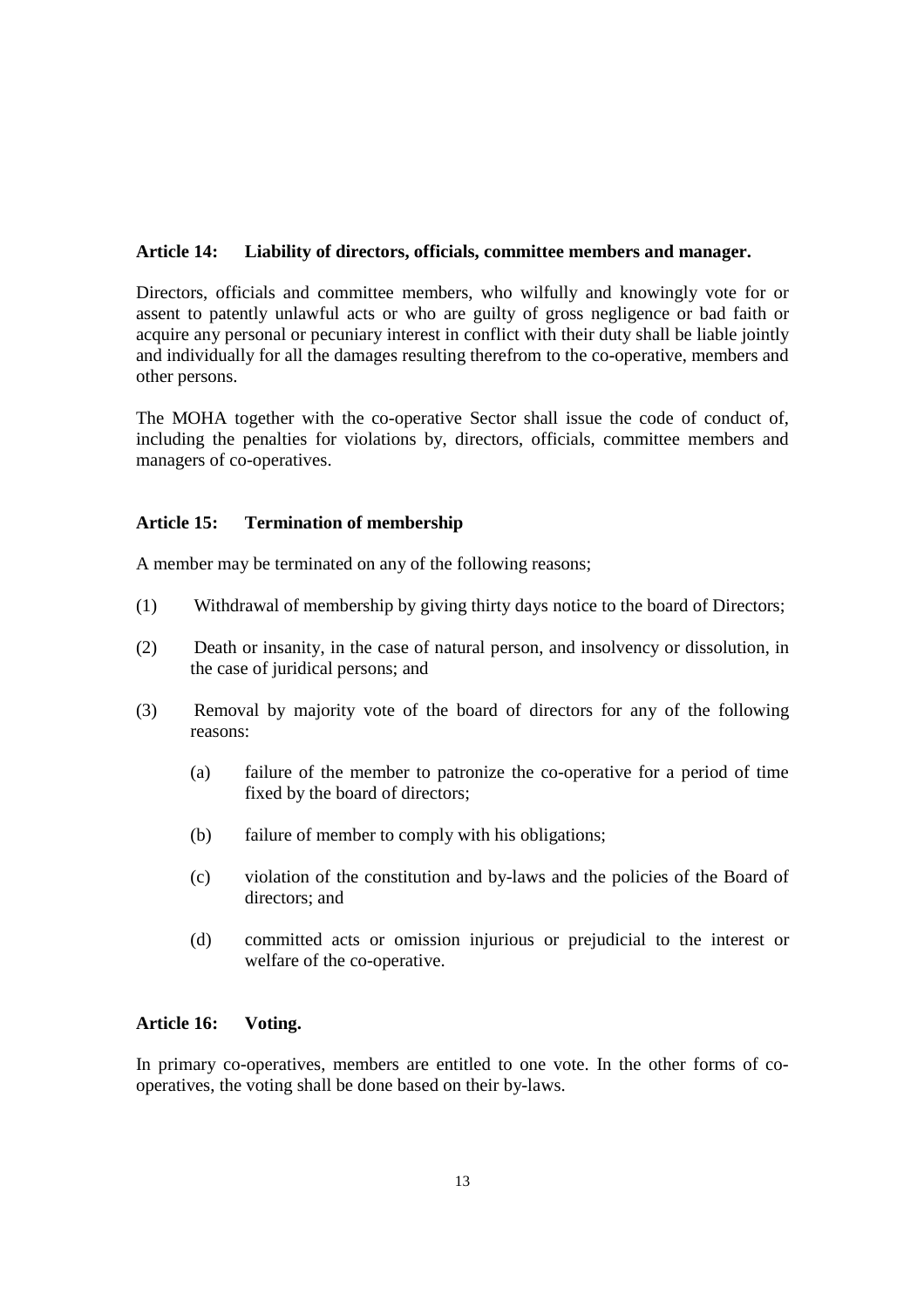# **Article 17: Application of relevant management and social development principles and practices.**

Effective governance of co-operatives does not rely only on their legal bases, values and principles of co-operatives and morals of the Bhutanese society as mentioned under Article 4. Co-operatives must be pragmatic and must adapt to relevant changes under the initiatives of the Board and committee members and the managers.

# **CHAPTER VI**

#### **Financial Management of Co-operatives**

#### **Article 18: Capital and their sources.**

The capitalization and accounting of resources of registered co-operatives shall be governed by this Act and the rules issued by the MOHA. Registered co-operatives may derive their capital from the sources that include, but not limiting to, the following:

- (1) Members' share capital;
- (2) Loans and borrowings including deposits;
- (3) Revolving capital which consist of the deferred payments of patronage refunds or interest of share capital; and
- (4) Subsidies, donations, legacies, grants, aids and such other assistance from any local or foreign institutions whether public or private but with prior approval from the Ministry of Finance.

#### **Article 19: Liability of members**

A member shall be liable to the debts of the co-operative to the extent of his contribution to the share capital of the co-operative.

#### **Article 20: Share capital, Interest and limitations to share capital holding.**

It is the responsibility of every member to contribute share capital for the operations of the co-operative. The co-operative shall issue share certificates as proof of the amount contributed by the member.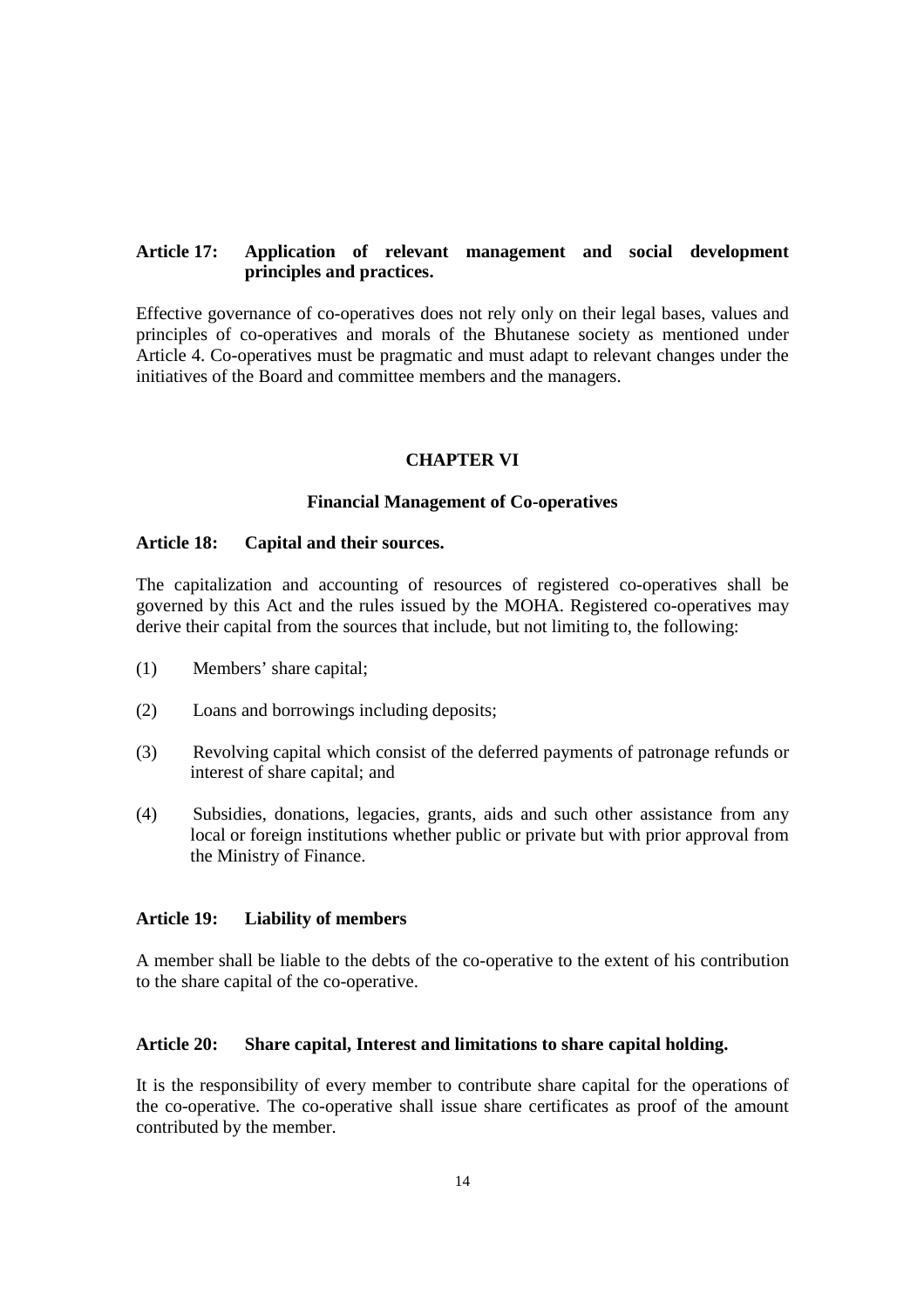The share capital of member shall earn interest based on the constitution and By-laws.

To ensure wider ownership of members of the co-operative through share capital, no member other than the co-operative itself shall own or hold more than ten per cent (10%) of the total share capital of the co-operative.

# **Article 21: Investment of capital.**

For the interest of members, a co-operative may invest in any capital of the following:

- (1) In shares or debentures or securities of any other co-operative;
- (2) In any reputable bank in the country or any company list under the Bhutan Stock Exchange;
- (3) In securities issued or guaranteed by the government;
- (4) In real estate primarily for the use of the co-operative or its members; or
- (5) In any other manner authorized in the constitutional and by-laws or approved by the General Assembly.

# **Article 22: Financial sustainability of co-operatives from members; proceeds.**

The General assembly may authorize its Board of Directors to pursue schemes and prescribe the policies that would increase or improve the capacity of the co-operative on financial sustainability. Such schemes should generate funds from proceeds of members from their capital and products and shall be managed as revolving funds.

The schemes may include the deferring of payment of patronage refunds and interest on capital, and the deduction of a percentage from the proceeds of products sold or per unit of product handled.

# **Article 23: Audit of co-operatives**.

All registered co-operatives under this Act shall be subject to annual audits by qualified auditors as certified by the Royal Audit Authority (RAA). The audit guidelines shall be prescribed by the RAA after consultation with the Co-operative sector.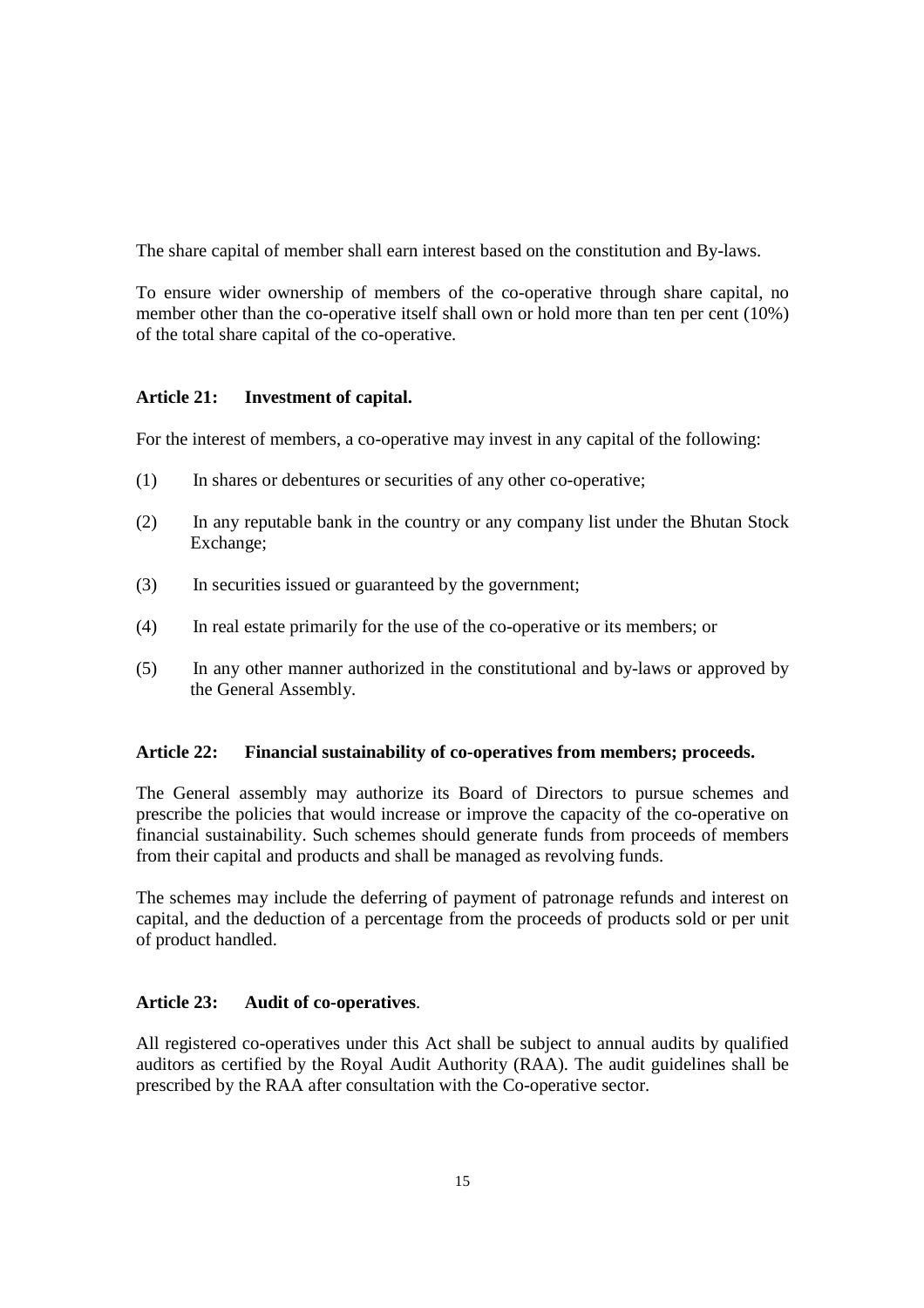The auditor shall submit his report of audit to the audit committee of the subject cooperative. After thorough review, the audit committee shall submit the audit report, with its comments or observation to the board of Directors. The Board of directors shall present the audit report to the general assembly.

# **Article 24: Safety of records of co-operatives.**

All registered co-operatives shall maintain official records required by this Act, which includes directory of members, official receipts, duly audited financial statements, annual reports, and minutes of meetings of the General Assembly, board of Directors and committees. The Board of directors shall prescribe the policies required for the maintenance of record.

# **Article 25: Allocation and distribution of net surplus.**

The net surplus of a co-operative shall not be construed as a profit but as a excess of payment made by a member from his/her business transactions with the co-operative. At the end of the accounting period, the net surplus shall be allocated in the following order of distribution:

- (1) Reserve fund of a minimum of thirty percent (30%);
- (2) Co-operative education and training fund (CETF) of ten percent (10%);
- (3) An optimal fund of not more than ten percent (10%);
- (4) Interest on capital and patronage refund of the remaining balance after deducting items  $(1)$ ,  $(2)$  and  $(3)$  in this article.

#### *Reserve fund.*

This is a buffer fund of the co-operative to cover for its financial limitations that are brought about by economic or business dislocations such as price fluctuations or inflation or brought about by fortuitous events such as earthquakes and fires and to meet net losses in its business operations.

Its purposes are to protect or restore the stability of business operations and to build confidence among members and the community. Any sum recovered on items previously charged to the reserved fund shall be credited to such fund.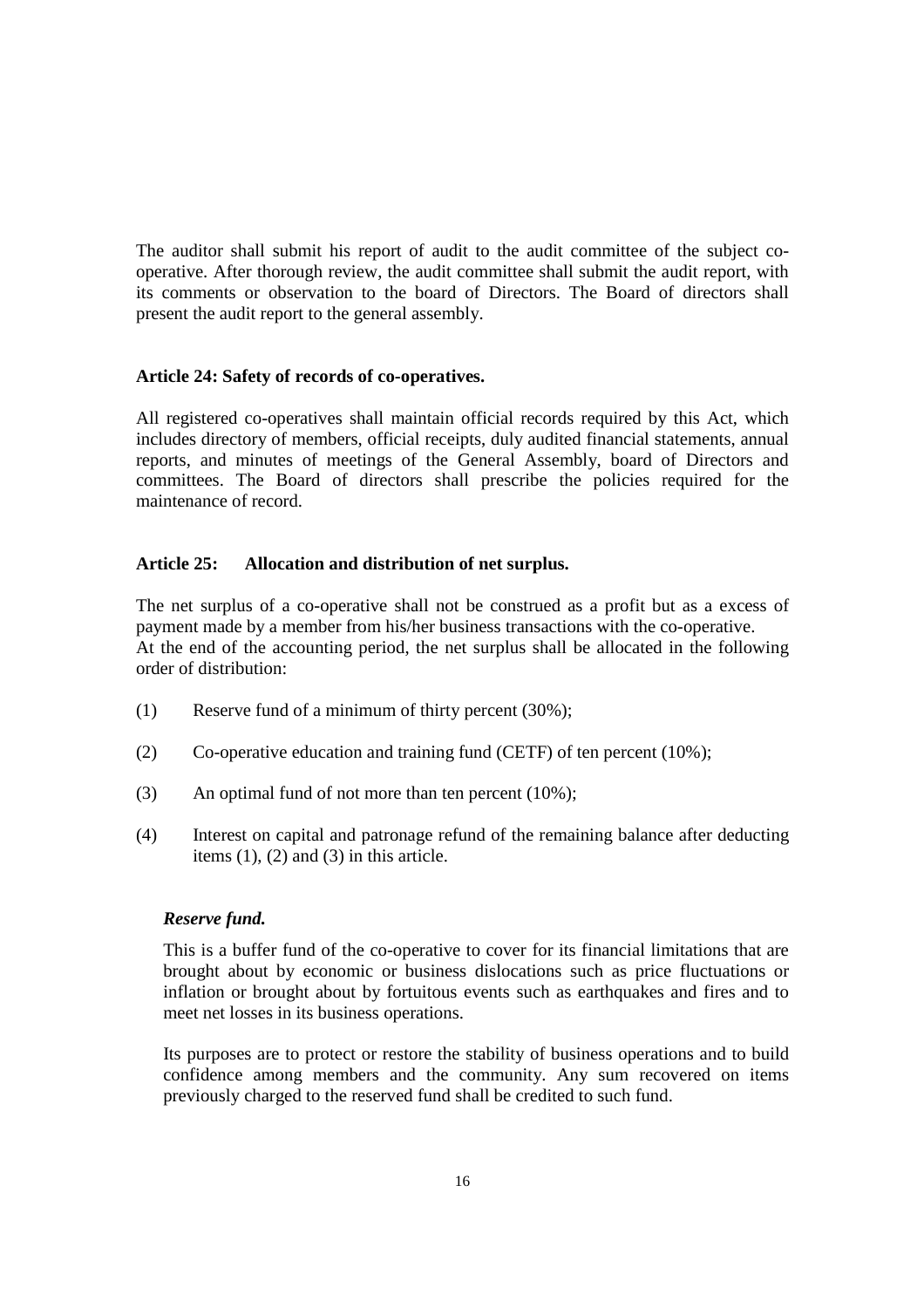The reserve fund cannot be divided among members in case the co-operative is dissolved. Instead, the fund, upon the dissolution of the co-operative, the general assembly may decide to distribute in the following manner: a) establish a trust fund for the federation where it belongs and to the union, and/or b) donate to the communities covered by the area of operation of the co-operative.

# *Co-operative education and training fund (CETF).*

Of the total amount allocated to this fund, the co-operative shall utilize fifty percent (50%) for its own education and training program that should aim to inform the members of the policies and programs of the co-operative. It shall also be used for the specialized and advanced trainings of the staff, board and committee members. The other fifty percent (50%) shall be remitted to the union of co-operatives.

# *Optional fund.*

This fund may be created by the general assembly to raise funds to acquire properties and to contribute to the economic and educational advancement of communities.

#### *Interest on capital and patronage refund.*

The remaining balance of the net surplus shall be made available to members as interest on their capital and as refund for their patronage of the products and services.

# **CHAPTER VII**

#### **Merger, dissolution and insolvency of Co-operatives**

# **Article 26: Merger and consolidation of co-operatives.**

Two or more co-operatives may merge with and be absorbed by another co-operative that shall continue the purpose of the merged co-operatives.

Two or more co-operatives may consolidate into a new, single co-operative.

Merger or consolidation shall be pursued as a strategy of co-operatives to increase resources and expand or diversify operations for the common economic and educational interest of members and community.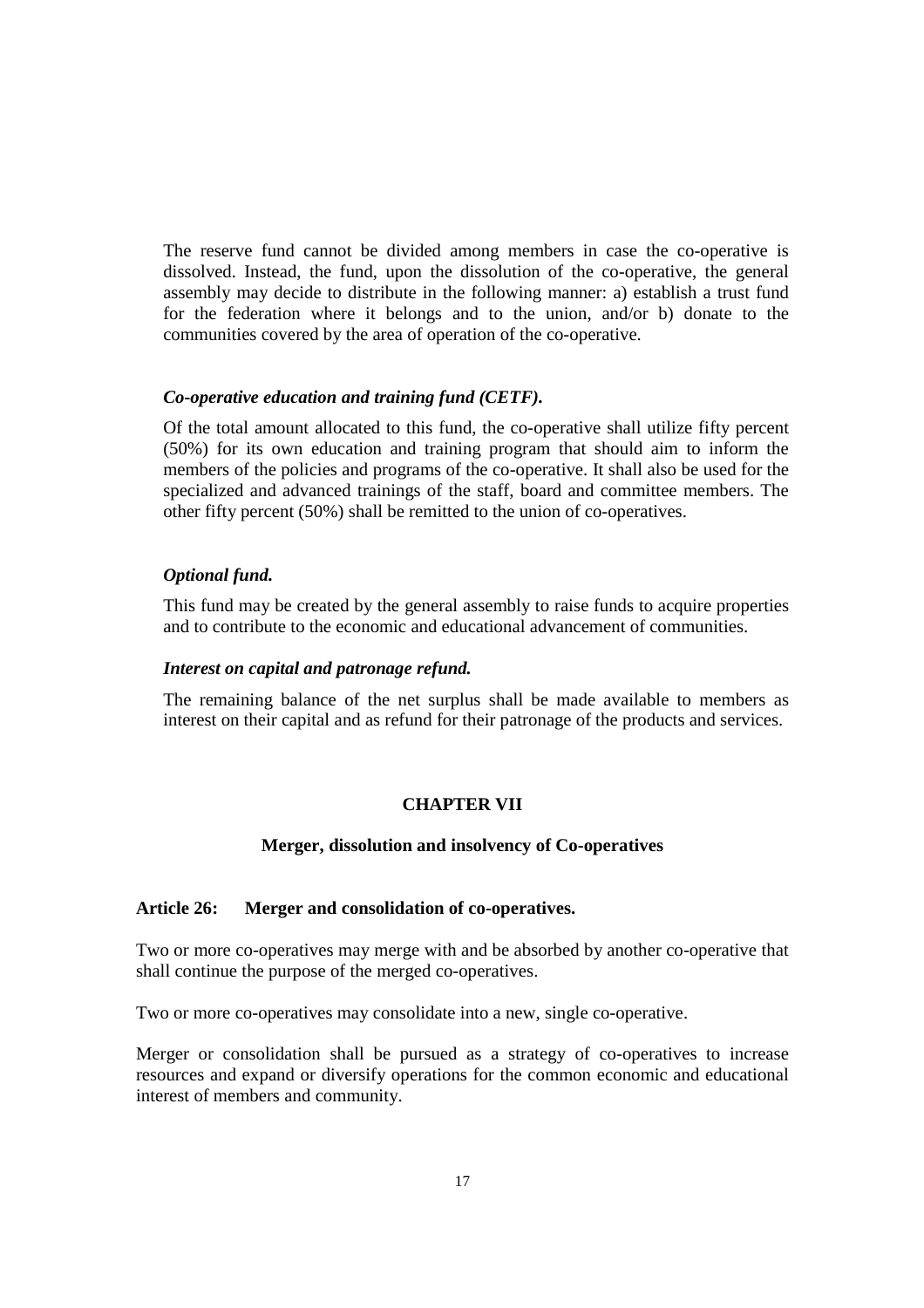# **Article 27: Dissolution and insolvency.**

#### *Voluntary dissolution*

If the dissolution of a co-operative does not prejudice the rights of nay creditor having a claim against it, the dissolution may be effected by a two-thirds vote of the General Assembly called for that purpose.

When the dissolution of a co-operative may prejudice the rights of any creditor, the petition for dissolution shall be endorsed by a two-thirds vote of the General Assembly called for that purpose and filed with the MOHA that shall effect the decision.

#### *Involuntary dissolution*

A co-operative may be dissolved by order of a court after due hearing on the grounds of (1) violation of any laws, rules, or provisions of the constitution and by-laws; or (2) insolvency.

#### *Dissolution*

The certificate of registration of a co-operative may be suspended or revoked in a court of law through legal process.

#### *Insolvency*

In case a co-operative is unable to fulfil its obligations to creditors due to insolvency, such co-operative may apply for remedies as it deems fir under the Bankruptcy and related Acts.

#### **Article 28: Implementing rules.**

The MOHA shall prescribe rules for merger, consolidation, dissolution and insolvency of co-operatives after consultation with the co-operative Sector.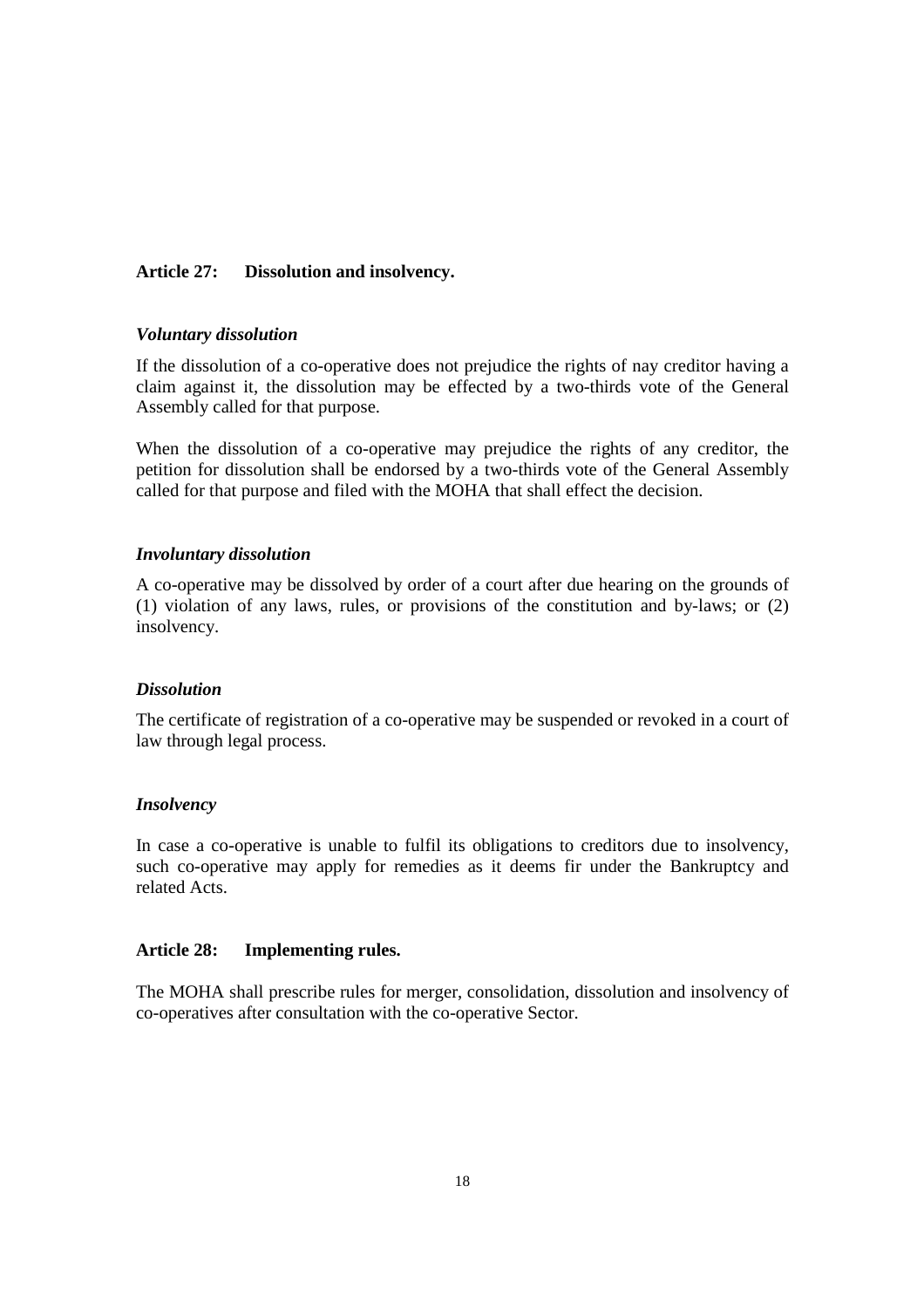# **CHAPTER VIII**

# **Role of Government in Promoting the Economic and Educational Development of Co-operatives**

#### **Article 29: Co-operative development strategy.**

The Cabinet, after consultation with the Co-operative Sector and other stakeholders, shall issue the strategy that will articulate the goals and priorities of the RGOB on its support to co-operative development as part of every Five-Year Plan.

Consequently, all concerned government agencies shall craft and implement their respective five-year support programs to co-operative development in accordance with the strategy issued by the Cabinet. The cabinet shall issue the guidelines to govern the participation of government agencies including the mechanisms for inter-agency coordination.

Planning Commission shall provide technical support to the Cabinet in drafting the cooperative development strategy and in the monitoring and evaluation of the implementation of approved co-operative plans and programs for all concerned agencies.

#### **Article 30: Government Co-operative sector partnership.**

The government and the co-operative sector and other stakeholders shall enter into partnership, based on mutual respect and understanding, for more effective and coordination planning, implementation and review of co-operative development plans and programs.

# **CHAPTER IX**

#### **Miscellaneous Provisions**

#### **Article 31: Use of the word "co-operative"**

Only enterprise registered under this Act shall use the word "co-operative" in their names. Any person or organization found violating this provision shall be punished as per the rules framed by the MOHA.